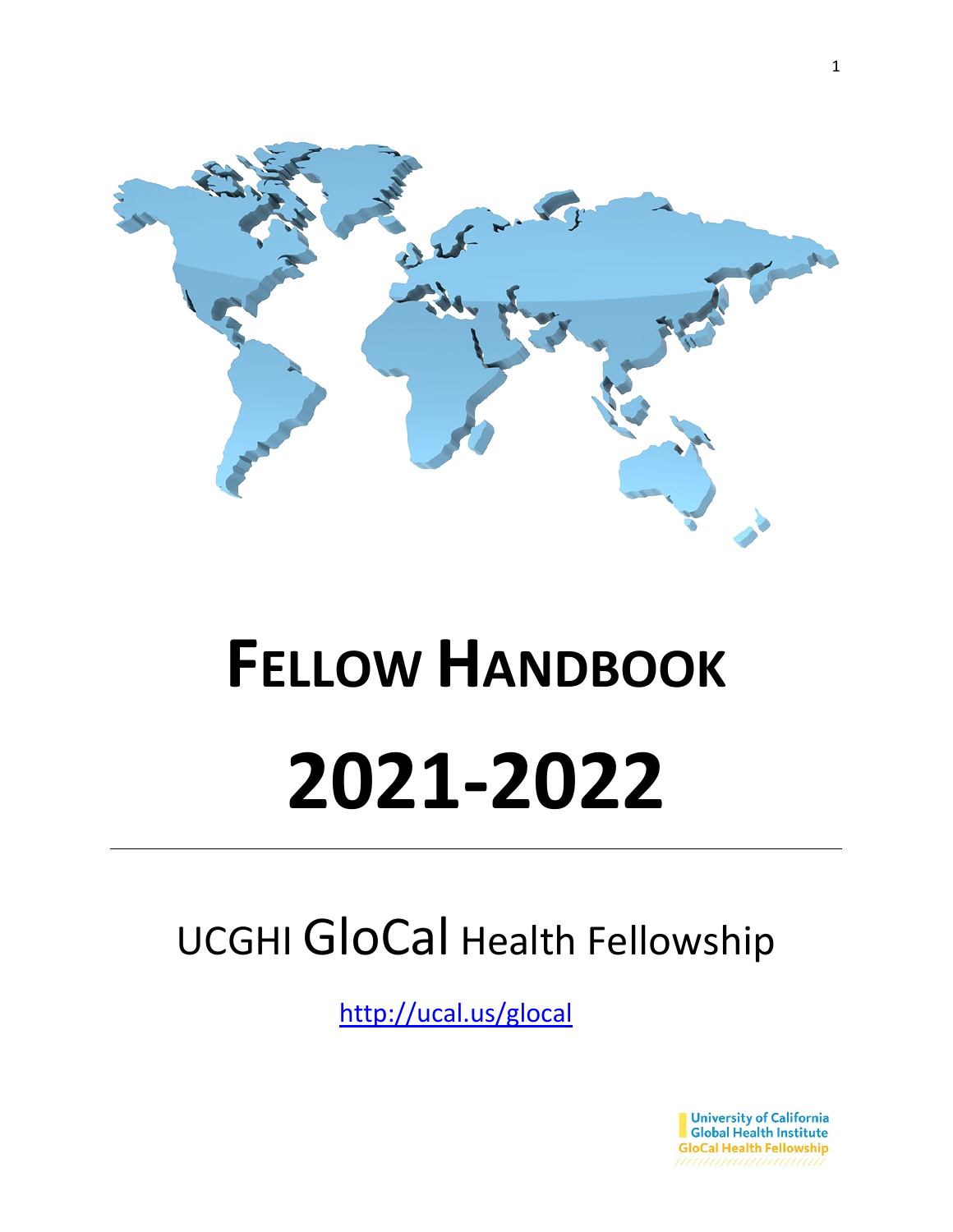# **GloCal Program Directors**



Craig R. Cohen, MD, MPH Steffanie Strathdee, PhD Kimberly Bale, MPH



Co-Director (UCSF) Co-Director (UCSD) Deputy Director



*Welcome!* 

# **2021-2022 Fellows**

The University of California Global Health Institute (UCGHI) GloCal Health Fellowship is one of six global health fellowship programs supported by the National Institutes of Health (NIH) Fogarty International Center (FIC). GloCal constitutes a collaboration of leading global health institutions including UCSF, UC San Diego, UCLA, UC Davis, and 21 affiliated international institutions across 18 countries.

The program will provide each of you with outstanding, interdisciplinary education and training in innovative global health research. During the 12-month program, you will be expected to focus your main efforts on planning, initiating and completing your intended research project. It is your responsibility to ensure that you meet all of the program objectives—you will be expected to communicate with your mentors on a regular basis. The leadership group and staff are here to support your training experience.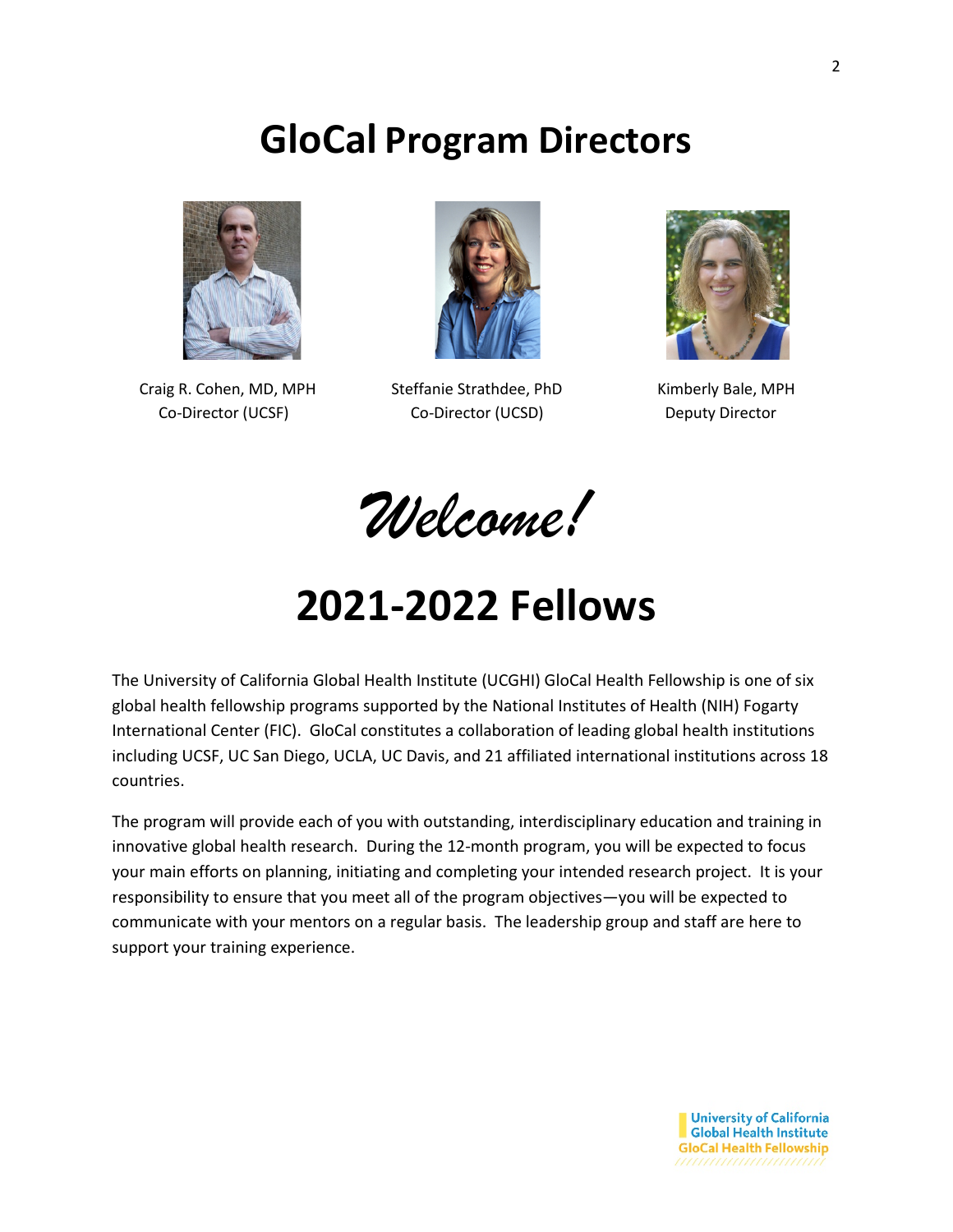# **TABLE OF CONTENTS**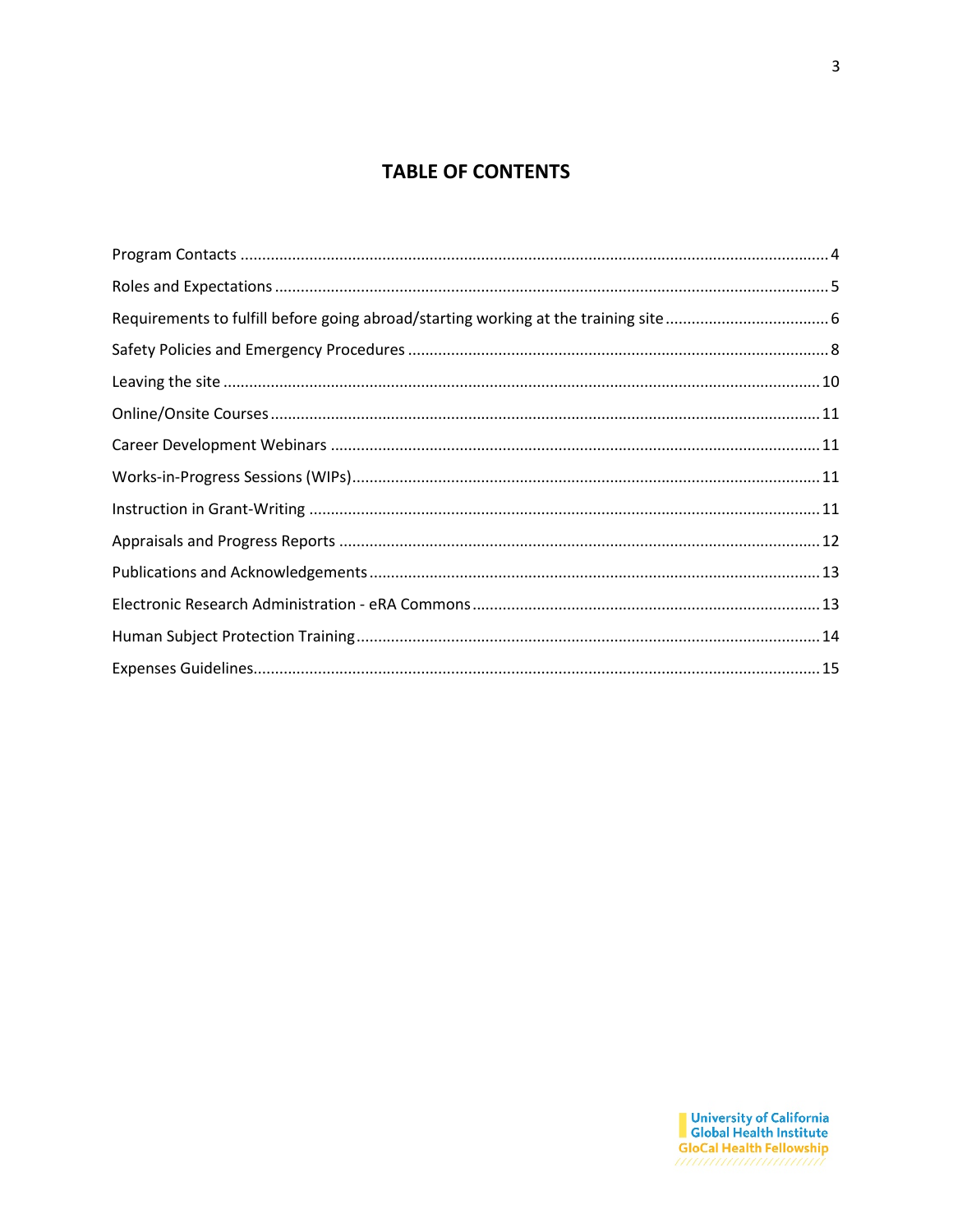# **Program Contacts**

#### <span id="page-3-0"></span>**Contacts at GloCal Support Center**

**Craig Cohen, MD, MPH** UCSF PI/Co-Director

**Steffanie Strathdee, PhD, MA** UC San Diego PI/Co-Director

**Beatriz Martínez López, DVM, MPVM, PhD** UC Davis PI

**Sung-Jae Lee, PhD** UCLA PI

**Kimberly Bale, MPH** GloCal Deputy Director (UCSF)

**Donna Langston** Financial Analyst (UCSF) [craig.cohen@ucsf.edu](mailto:craig.cohen@ucsf.edu) +1 415 476 5874

[sstrathdee@ucsd.edu](mailto:sstrathdee@ucsd.edu) +1 858 822 1952

[beamartinezlopez@ucdavis.edu](mailto:beamartinezlopez@ucdavis.edu) +1 530 752 7675

[sjlee@mednet.ucla.edu](mailto:sjlee@mednet.ucla.edu) +1 310 794-0357

[kimberly.bale@ucsf.edu](mailto:kimberly.bale@ucsf.edu) +1 415 476 5849

[donna.langston@ucsf.edu](mailto:donna.langston@ucsf.edu) +1 415 476 5563

## **Contacts at Fogarty International Center, National Institutes of Health**

**UnJa Hayes, PhD** Program Officer, Division of International Training and Research Fogarty International Center

**Maria Ferreira, MPH** Global Health Program Specialist Fogarty International Center

[unja.hayes@nih.gov](mailto:unja.hayes@nih.gov) +1 301 827 7024

[ferreima@mail.nih.gov](mailto:ferreima@mail.nih.gov) +1 301 496 1653

4

**University of California Global Health Institute GloCal Health Fellowship**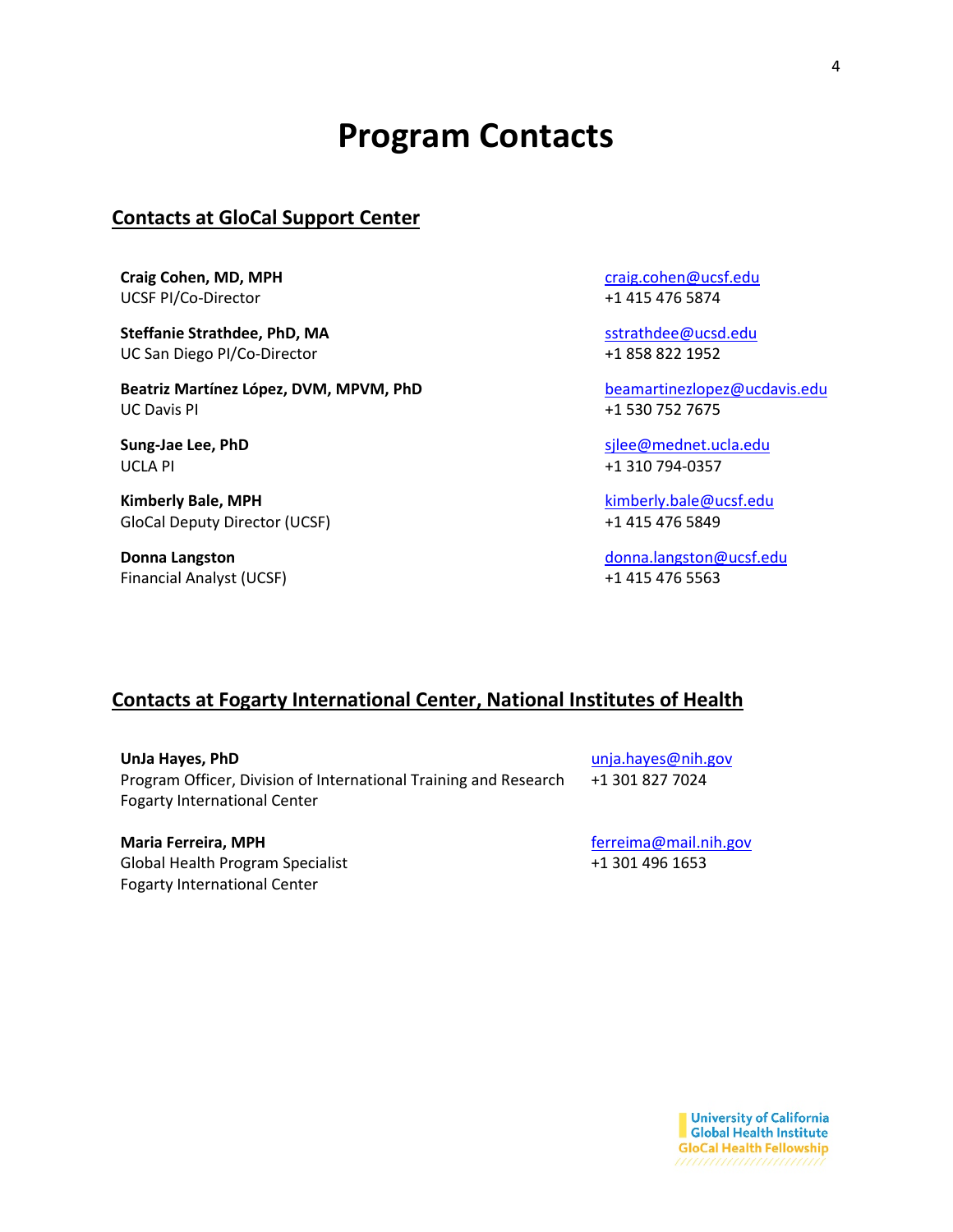# <span id="page-4-0"></span>**Roles and Expectations**

- **Fellows are required to spend 11 consecutive months during their 12-month fellowship period at the proposed training site.** In some circumstances, this requirement may be altered on a case-by case basis. You must request a formal exception from the GloCal Support Center if you cannot fulfill this requirement.
- **Fellows will work on a research project and contribute to the research productivity of the site and education of their peers and other trainees.**
- **Fellows will work within the boundaries of the training and within the research areas agreed upon by the fellow and her/his mentors.**
- **Fellows will consult with mentors and relevant administrators on any changes to their original proposal.**
- **While completing research, fellows will abide by all ethics rules and regulations.**
- **Fellows are required to complete th[e Responsible Conduct of Research](http://accelerate.ucsf.edu/training/responsible-conduct-research) online course.** Please provide documentation of completion to the GloCal Support Center.
- **Fellows are expected to participate in all Fogarty-sponsored training and information sessions,**  including the virtual NIH orientation from July 12-16, 2021.
- **Fellows will acknowledge the GloCal Health Fellowship and the Fogarty International Center,**  as well as any other NIH centers funding their individual fellowships, in all publications and presentations deriving from their fellowship year. In general, **fellows should refer to themselves as "Fogarty UCGHI GloCal Fellows".**
- **Fellows agree to be "tracked" by the GloCal Support Center for 20 years, and will participate in follow-up surveys and requests for information.**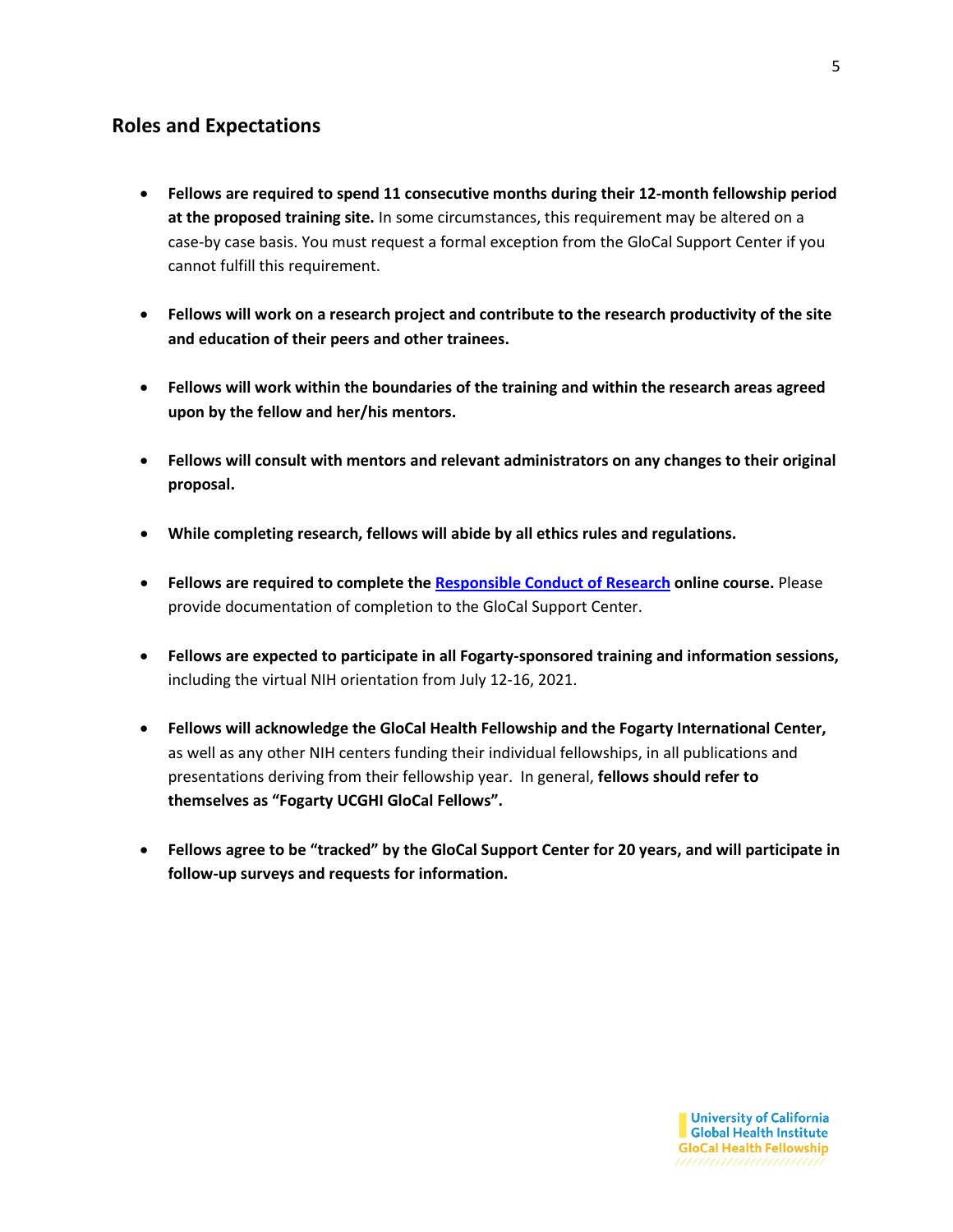# <span id="page-5-0"></span>**Requirements to fulfill before going abroad/starting working at the training site**

#### **Research and Mentoring Plan**

Each GloCal fellow is required to have at least one UC faculty mentor, one faculty mentor at his/her international site, and one "trans" mentor who is a senior investigator from a different field of expertise and/or different geographic location than the fellow. Expectations of GloCal mentors are clearly outlined in the fellowship **[Mentor Compact](http://ucghi.universityofcalifornia.edu/sites/default/files/glocal-mentor-compact.pdf)**, which is available on the GloCal website and will be sent to fellows and mentors for review and signature prior to the start of the fellowship year.

All three faculty mentors for the fellowship year should be established no later than June 1, 2021. Trainees should contact the GloCal Support Center if they need assistance selecting their "trans" mentors. Subsequently, fellows should work with their mentors to develop a mentoring plan, goals for the fellowship, timeline, and budget, following the guidelines of the Mentor Compact.

Each mentor will be expected to complete midpoint and final fellowship appraisals of his/her mentee.

#### **Institutional Review Board Approval (IRB) and Responsible Conduct of Research (RCR)**

Fellows are required to obtain all relevant Institutional Review Board approvals before beginning work on their projects. Final IRB approval letters for projects should be sent to the GloCal Support Center.

At the beginning of their fellowship, all fellows will be required to take the six-week UCSF Responsible [Conduct of Research](http://accelerate.ucsf.edu/training/responsible-conduct-research) (RCR) course online, unless they demonstrate that they have taken a comparable course within the previous 24 months.

All trainees involved in human subjects research are required to complete human subjects training (CITI). If you have an active human subjects training equivalent that may be substituted for CITI training, please send the information to the GloCal Support Center. The CITI training can be found at <https://about.citiprogram.org/en/homepage> .

#### **Insurance (U.S. Fellows)**

All U.S. trainees are required to have comprehensive health insurance. Please contact your home institution to enroll in insurance for domestic and international coverage. The fellowship covers the cost of health insurance for U.S. postdoctoral and predoctoral fellows. Malpractice insurance, life insurance, etc. are not covered by the Support Center. Due to institutional concerns and the type of research being conducted, some fellows may need in-country malpractice insurance. Please talk with your mentor and site to determine if this insurance is needed.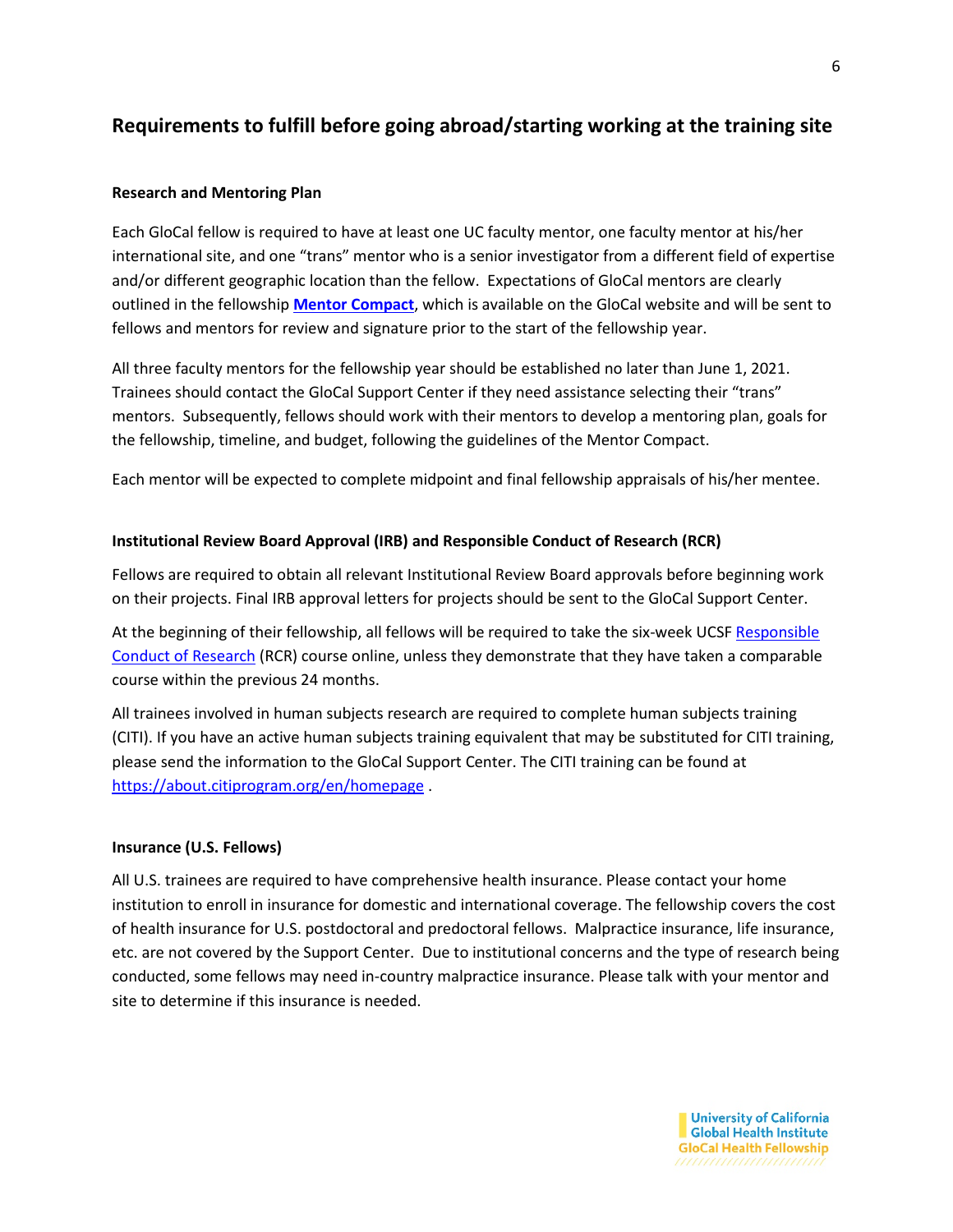#### **Insurance (International Fellows)**

All international fellows should obtain short-term health insurance to cover any time spent in the United States (including just a few days for a conference, etc.)

#### **Immunizations**

Fellows are expected to get all necessary vaccinations prior to traveling to their research site. U.S. trainees are also expected to be examined by a physician and judged to be in good health before leaving the country. These expenses can be paid for with fellowship funds.

#### **Fogarty Orientation**

A mandatory virtual orientation for all Fogarty fellows will be held from July 12-16, 2021. Fellows were sent information on registering for this orientation in April.

#### **Travel To/From Training Site**

Because GloCal fellows are funded by the U.S. government, they must comply with the "Fly America Act" when traveling for the fellowship. U.S.-flag air carriers must be used to the maximum extent possible when commercial air transportation is the means of travel between the U.S. and a foreign country or between foreign countries. Make sure to adhere to this requirement when making any travel plans.

#### **Housing**

Fellows are responsible for obtaining their own housing in the area(s) where they will be conducting their research. Please consult with your international site contacts for assistance, if necessary.

#### **Documents to submit to the GloCal Support Center in the months prior to departure:**

- Photograph for GloCal website (via Qualtrics survey form in June)
- Short biography and research description for GloCal website (via Qualtrics survey form in June)
- Fellow Emergency Information Form (via REDCap in June)
- Waiver of Liability (via REDCap in June)
- Photographic Likeness Release (via REDCap in June)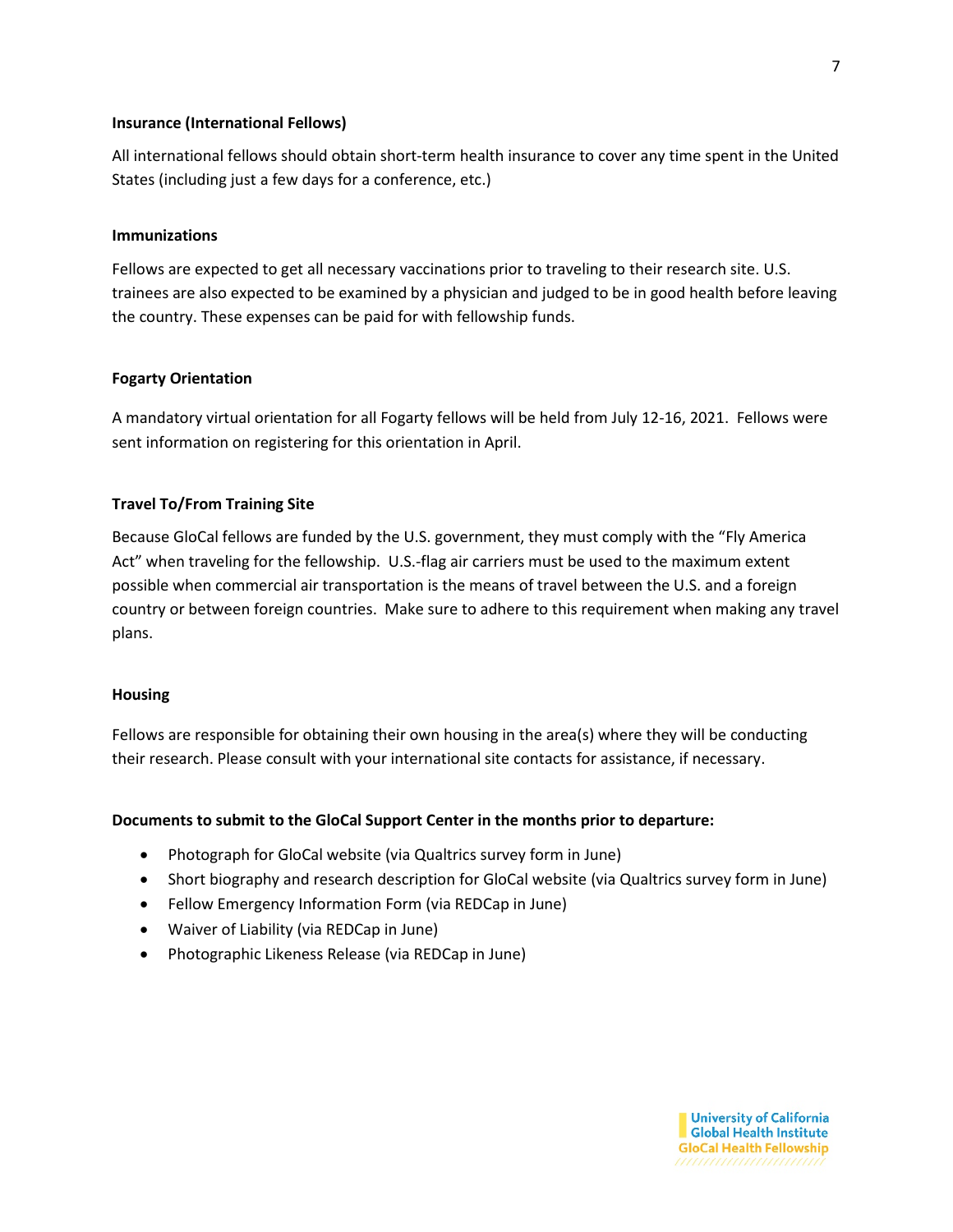# <span id="page-7-0"></span>**Safety Policies and Emergency Procedures**

#### **UCSF Risk Management and Insurance Services:** <https://rmis.ucsf.edu/>

**It is the responsibility of each fellow to comply with the following Safety Policies and Emergency Procedures as prescribed by the University of California, San Francisco and Fogarty International Center. A breach of compliance may be subject to dismissal from the program.** 

#### **Vehicles**

Fellows should find a safe mode of transportation to conduct field study in a cost-effective manner. Fellows may be subject to dismissal from the program if they operate or ride in a vehicle in an unsafe reckless manner or while under the influence of drugs or alcohol.

#### **Motorcycles**

Fogarty International Center discourages the use of motorcycles as a mode of transportation. Fellows may be subject to dismissal from the program if they operate or ride on a motorcycle (or motorized twowheel vehicle) without a helmet or operate the motorcycle in an unsafe reckless manner or while under the influence of drugs or alcohol.

#### **Site Policies**

All Fellows are subject to the specific rules and policies of their training site. By accepting a position as a GloCal Fellow, you are agreeing to abide by all site policies.

#### **Safety Plan**

All Fellows are advised to create a safety plan with their training site prior to arrival. Trainees should keep a record of in-country emergency numbers, police department and hospital information.

#### **Communication to Support Center**

Fellows are required to submit contact information, emergency contacts in their home country as well as country of research, and details of their travel/evacuation insurance (U.S. fellows) via the Fellow Emergency Information Form.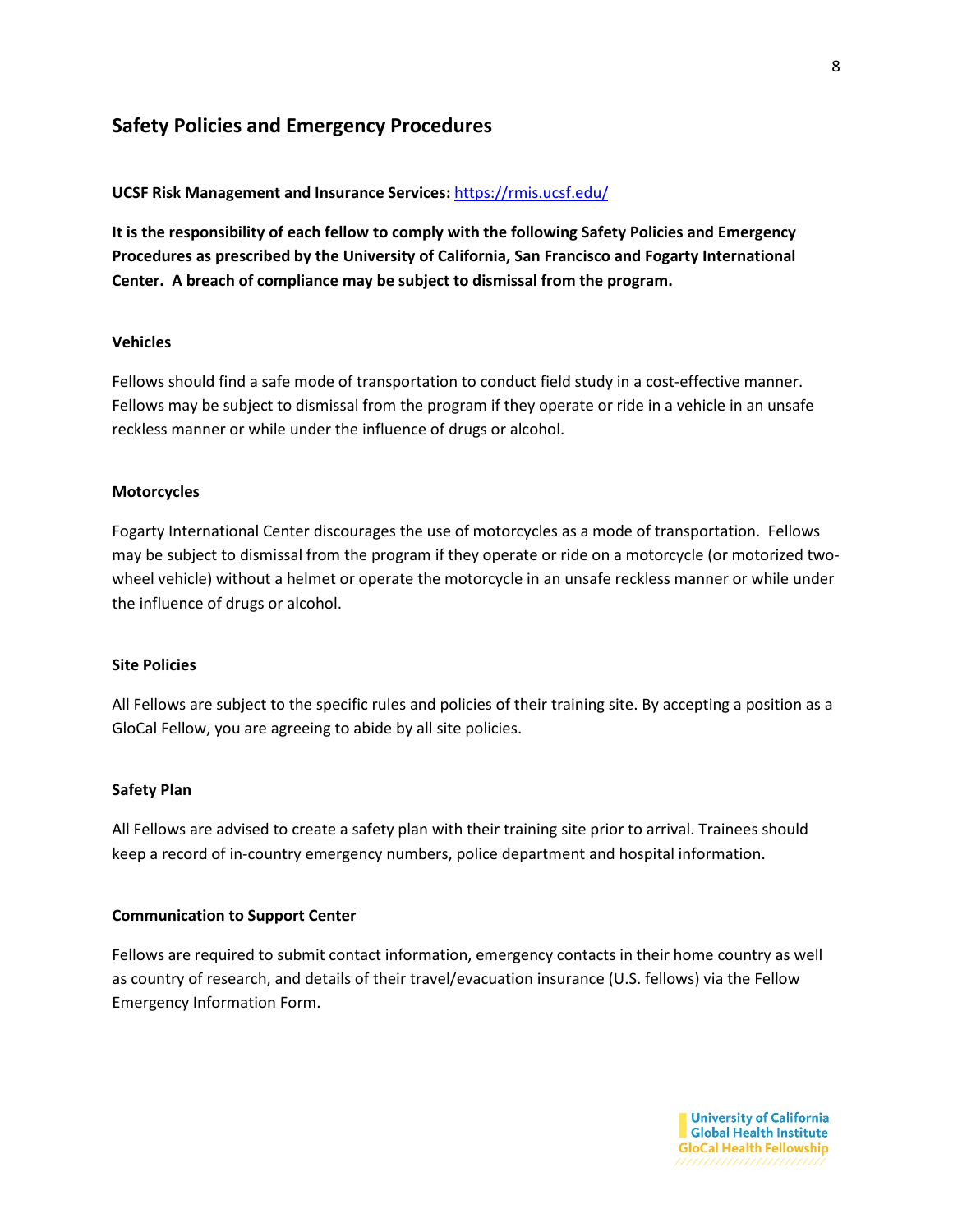#### **Evacuation**

All U.S. trainees are covered by an international evacuation policy and basic traveler insurance. Please contact your home institution for detailed information on how to enroll.

#### **U.S. trainees are strongly encouraged to utilize the following safety resources:**

- Pick a health insurance plan with solid international coverage.
- Review the U.S. Department of State website for travel warnings, advisories, and consular information sheets for your intended destination (for U.S. fellows). [\(http://travel.state.gov/\)](http://travel.state.gov/)
- Enroll in the **Smart Traveler Enrollment Program (STEP)** at<https://step.state.gov/step/> to receive travel alerts and to facilitate the U.S. Embassy or Consulate contacting you in case of emergency.
- Review the U.S. Centers for Disease Control and Prevention website for information on travelers' health issues and obtain the recommended vaccinations for travel to particular area or country. [\(http://www.cdc.gov/\)](http://www.cdc.gov/)
- Review the World Health Organization website for information on disease outbreaks and emergencies. [\(http://www.who.int/en/\)](http://www.who.int/en/)

#### **Waiver of Liability**

This is a required document that must be submitted to the Support Center prior to the start of your Fellow year.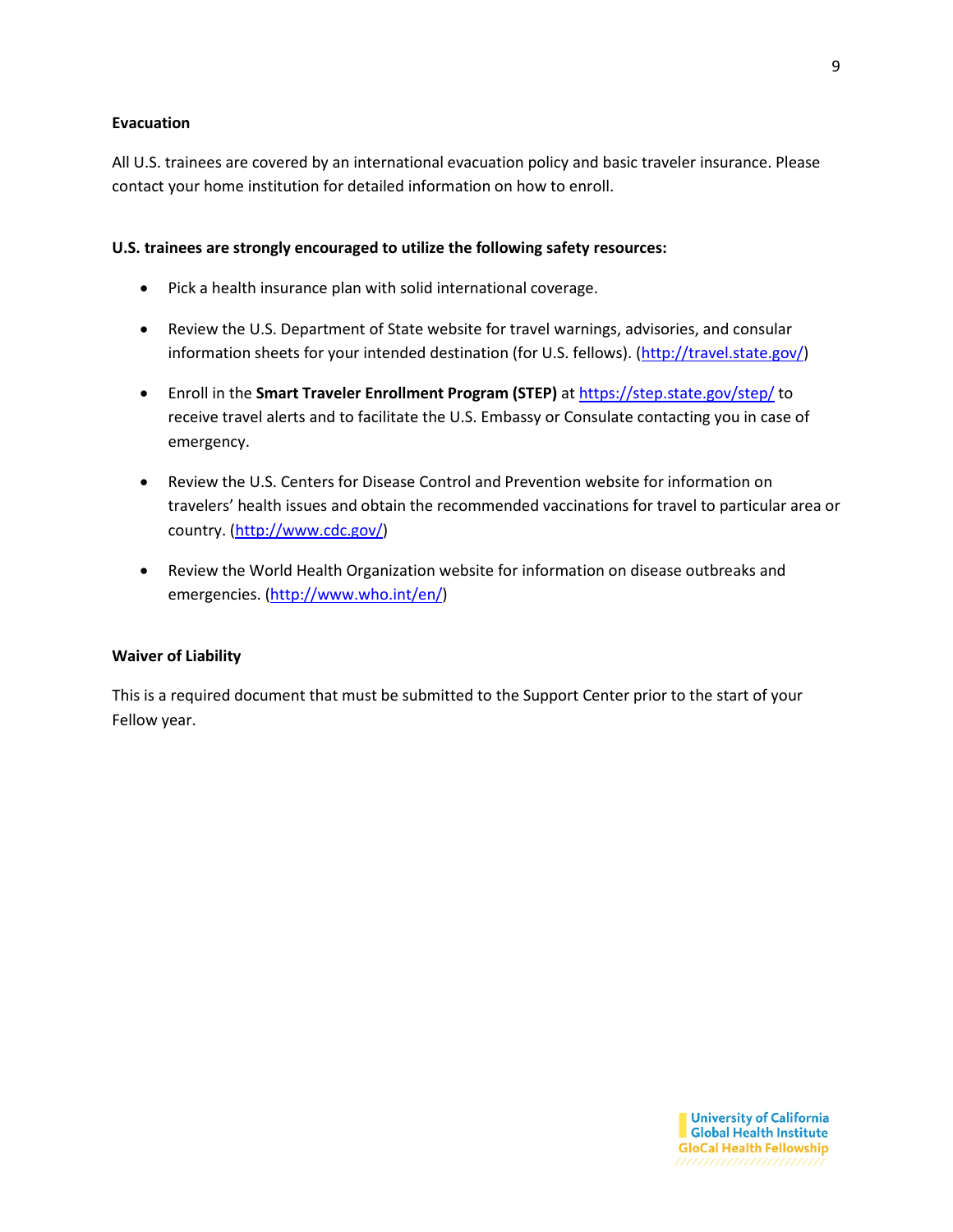# <span id="page-9-0"></span>**Leaving the site**

**When leaving the site for any reason (including weekends and holidays), U.S. Fellows must inform their U.S. mentors, international mentors, and the GloCal Support Center.** The safety of trainees is our utmost concern and we need to know your whereabouts should any threats to your well-being arise (weather, natural disasters, civil unrest, etc.). Leaving the training site without notifying the PI and/or mentors is considered unacceptable behavior by the GloCal Support Center, and can be grounds for dismissal.

#### **Returning to the U.S. during your award year**

In order to fulfill the requirements of the GloCal Health Fellowship program, multiple trips to the U.S. are not advised, though medical emergencies or other special circumstances may require leave. In these cases, a written request to the GloCal Support Center must be made prior to travel. The fellowship does not cover airfare for return trips to the U.S. during the year.

#### **Vacation**

Trainees are required to obtain their mentor's approval for all vacation days in advance and must adhere to the vacation policy of each site, subject, as applicable, to the Postdoctoral Scholar Policies of the University of California.

#### **Dismissal Policy**

Although dismissal is rare, please note that if a trainee is in violation of the policies and expectations of a site, this will be reported to the GloCal Support Center by the site PI. The trainee will be placed on probation and the Support Center will attempt to mediate a solution.

#### **Release from the Program**

Rarely is there a situation in which a Fellow or a site wishes to release the Fellow from the program. However, if such a situation arises, the complaint should be registered with the GloCal Support Center, which will serve as a mediator and help to resolve the issue. If the issue is not resolvable, the Support Center has a right to release the Fellow from the GloCal program.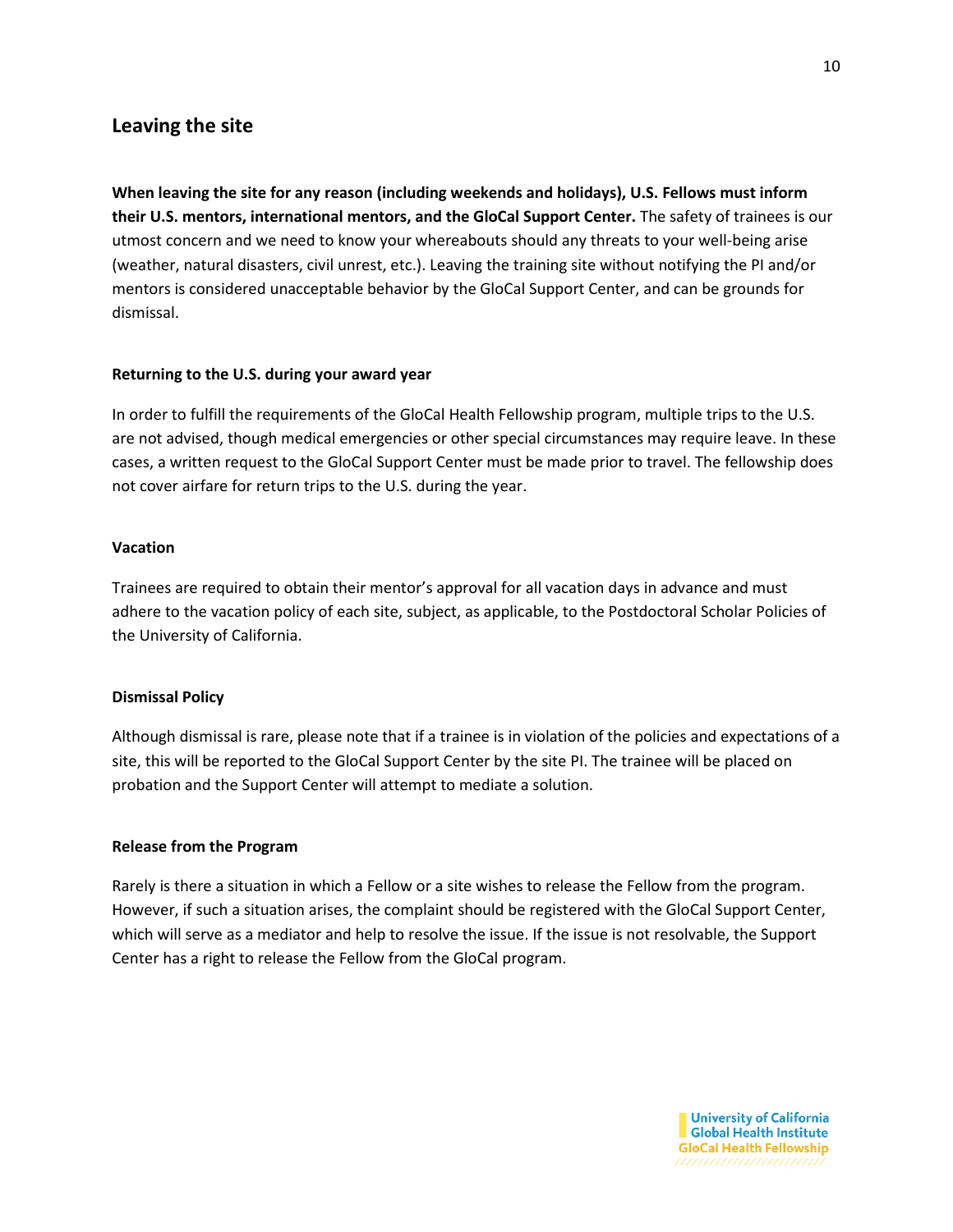# <span id="page-10-0"></span>**Online/Onsite Courses**

Trainees are provided with funds to take courses (online or onsite) to meet ethics requirements and fill in gaps in their methodological training. At the beginning of the fellowship, all trainees are required to participate in the UCSF online [Responsible Conduct of Research](http://accelerate.ucsf.edu/training/responsible-conduct-research) (RCR) course, unless they have proof of already taking this course or a comparable one during the past two years (in this case, please discuss with Deputy Director Kimberly Bale right away.) The RCR course is offered through the UCSF Department of Epidemiology and Biostatistics. Predoctoral trainees also take the online [Designing](https://ticr.ucsf.edu/courses/clin_research.html)  [Clinical Research](https://ticr.ucsf.edu/courses/clin_research.html) course provided through the UCSF Training in Clinical Research Program (TICR) during this same period. Trainees will be registered automatically for the required online courses, and these will be paid for directly by UCSF from each fellow's funds for courses. Fellows can use their remaining course funds to take any other courses during their training period that benefit their research or conform to their long-term goals. A variety of online instructional programs in global health are available through the GloCal consortium campuses as well as countless other universities and institutes worldwide. Trainees are encouraged to consult with their mentors regarding appropriate courses.

# <span id="page-10-1"></span>**Career Development Webinars**

In order to foster career development among fellows and help trainees move on to the next stage of their careers, GloCal conducts monthly career development webinars. These one-hour interactive sessions feature global health faculty sharing their career trajectories and lessons learned including question-and-answer sessions. Participation in these monthly webinars is required of all current fellows.

# <span id="page-10-2"></span>**Works-in-Progress Sessions (WIPs)**

The fellowship also coordinates monthly online Works-in-Progress (WIP) sessions for all GloCal fellows. These WIPs give fellows the chance to present on their research and receive valuable feedback from their peers, mentors, and other faculty. The sessions also provide an additional opportunity for networking and community-building among the cohort.

# <span id="page-10-3"></span>**Instruction in Grant-Writing**

In response to fellows' requests for instruction in grant-writing, GloCal has identified online grantwriting courses considered to be helpful to fellows as they prepare to submit grant proposals to secure future funding. An updated version of this list will be shared with new fellows soon. Fellows are strongly encouraged to take at least one of the recommended grant-writing courses during their training period, and work with their mentors to prepare a grant proposal for submission during and after this coursework.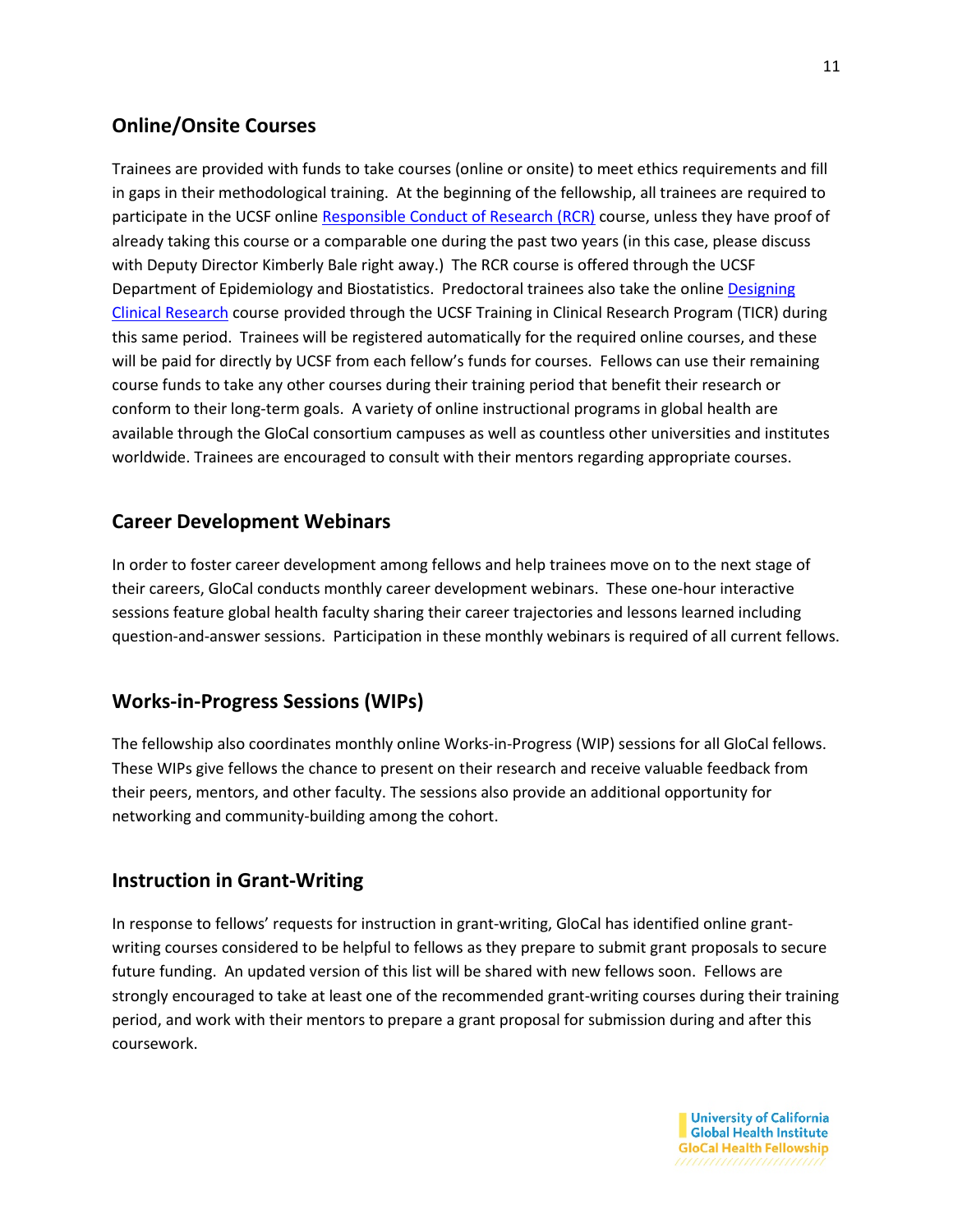# <span id="page-11-0"></span>**Appraisals and Progress Reports**

*To meet funder and program requirements, the following must be submitted:*

#### **Beginning of Fellowship**

- Goals and Baseline Self-Appraisal (completed by each fellow via REDCap)
- Mentor Compact (discussed, completed and signed by each fellow and his/her three mentors)

#### **Midpoint of Fellowship**

- Trainee Midpoint Self-Appraisal (completed by each fellow via REDCap)
- Mentor Midpoint Appraisal (completed by each of the fellow's three mentors via REDCap)

#### **End of Fellowship**

- Trainee Final Self-Appraisal (completed by each fellow via REDCap)
- Mentor Final Appraisal (completed by each of the fellow's three mentors via REDCap)

#### **Progress Report for Fogarty**

GloCal fellows and alumni will be asked for a short progress report for the annual report for the Fogarty International Center.

#### **Tracking of Alumni**

GloCal is also responsible for tracking program alumni. We ask that each fellow/alumni forward the Support Center any updates during or after their fellowship regarding:

- Conference presentations: poster or presentation
- Students and other trainees you have mentored
- New grants you have received (include dates of award, grant number and funding agency)
- Publications
- Post-training education (and dates enrolled)
- Fellowships received
- Honor/Awards
- Employment change or promotion. Please include the month and year of the change.
- Changes in address, e-mail, or other contact information.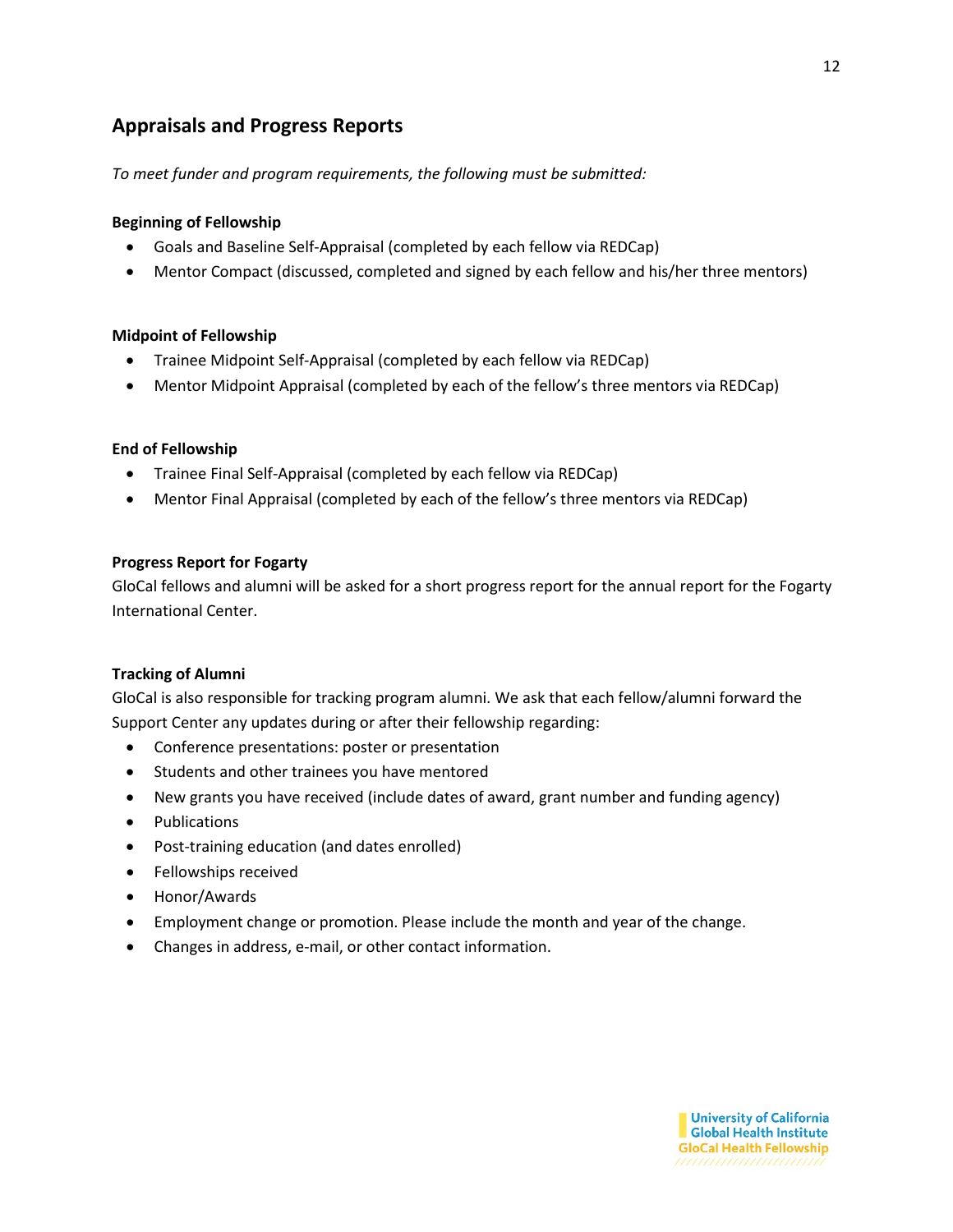# <span id="page-12-0"></span>**Publications and Acknowledgements**

The NIH Public Access Policy ensures that the public has access to the published results of NIH-funded research. It requires scientists to submit final peer-reviewed journal manuscripts that result from NIH funds to the digital archive PubMed Central upon acceptance for publication. To help advance science and improve human health, the policy requires that these papers be accessible to the public on PubMed Central no later than 12 months after publication.

Fellows are responsible for informing the GloCal Support Center and PubMed Central of any publications (during or after their award year) related to their NIH-funded research. To inform PubMed Central, follow the instructions on [http://publicaccess.nih.gov/submit\\_process.htm.](http://publicaccess.nih.gov/submit_process.htm) Read more about the NIH Public Access Policy at [http://publicaccess.nih.gov/policy.htm.](http://publicaccess.nih.gov/policy.htm)

All publications resulting from the research or research training supported by this fellowship must also acknowledge FIC and other co-funders with the following or a comparable footnote:

*This project was supported by the Fogarty International Center of the National Institutes of Health (NIH) under Award Number D43TW009343 and the University of California Global Health Institute (UCGHI). The content is solely the responsibility of the authors and does not necessarily represent the official views of the NIH or UCGHI.*

In the case that a GloCal fellow uses the protected time of the fellowship to publish on previously implemented research, the resulting publication(s) can be reported as related to the grant as long as they are in PubMed Central and include a footnote similar to the following in the acknowledgements:

*[FELLOW NAME] was supported by the Fogarty International Center of the National Institutes of Health under Award Number D43TW009343 and the University of California Global Health Institute.* 

# <span id="page-12-1"></span>**Electronic Research Administration - eRA Commons**

The National Institute of Health (NIH) now requires a Commons ID for all individuals who participate in a project for at least one person month (8%) time. Therefore, every GloCal Fellow must have an eRA Commons identification. The eRA Commons is an online interface where signing officials, principal investigators, trainees and post-docs at institutions/organizations can access and share administrative information relating to research grants. NIH maintains a comprehensive data collection on Principal Investigators associated with funded research projects and on students and postdocs supported by the Ruth L. Kirschstein National Research Service Award (NRSA) programs; and conducts comprehensive career outcome studies and analyses on these populations. Refer to the frequently asked questions page at<https://era.nih.gov/faqs.htm> to find out how to register for an eRA Commons identification.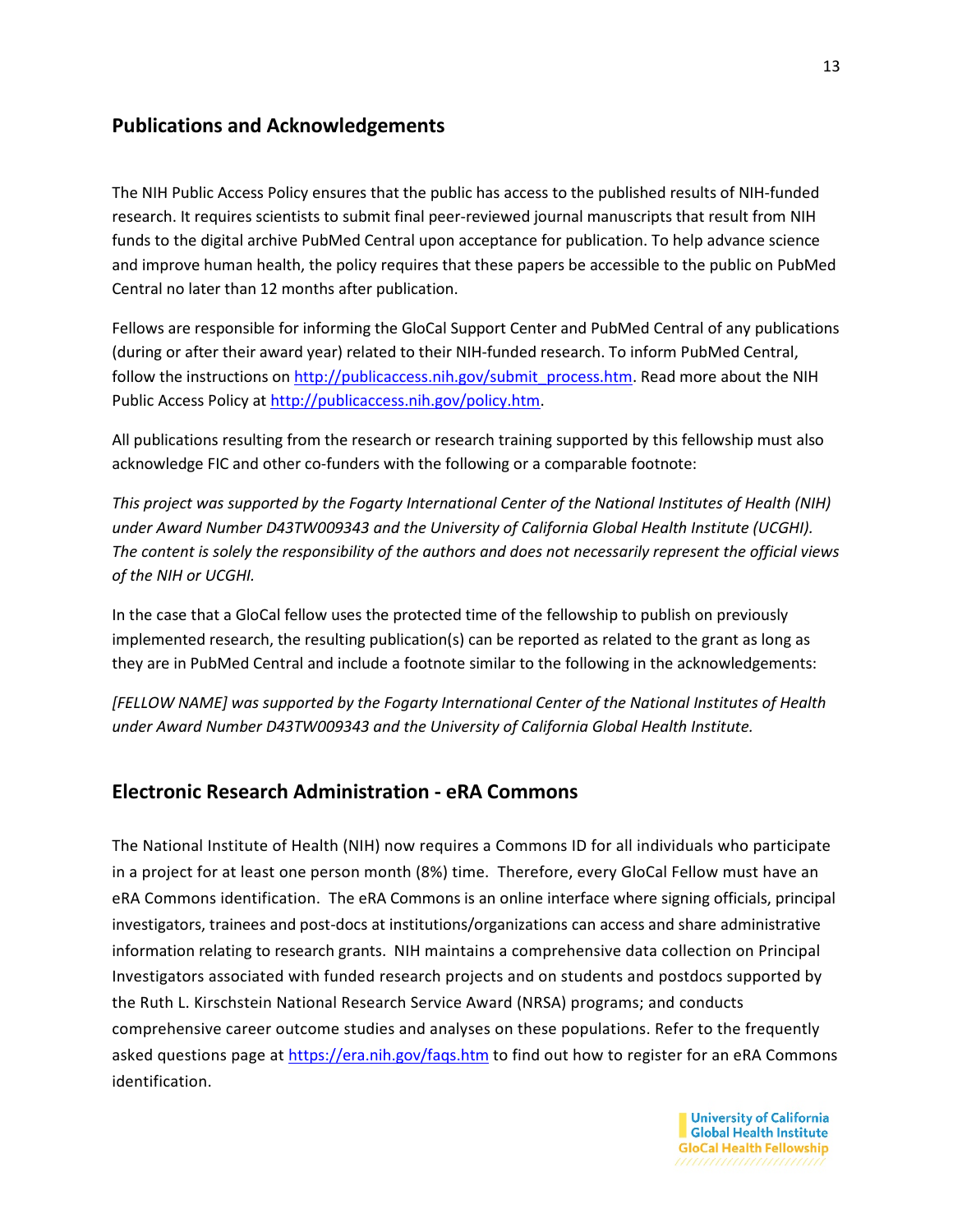# <span id="page-13-0"></span>**Human Subject Protection Training**

Fellows who will be involved in the design or conduct of NIH-funded human subjects research must fulfill the education requirement. These individuals are considered to be "Key Personnel" on NIH awards and contracts that include research involving human subjects, this includes the Principal Investigator(s), all individuals responsible for the design or conduct of the study, and those individuals identified as key personnel of consortium participants or alternate performance sites, including foreign awards and subcontracts. International certification and documentation of the required education in other languages are acceptable; however, documents must include a translation into English.

As a public service, the NIH Office of Extramural Research offers a free tutorial on Protecting Human [Research Participants](http://phrp.nihtraining.com/users/login.php) that institutions may elect to use to fulfill requirement for education in the protection of human subjects. Refer to the policy training page at <http://grants.nih.gov/grants/policy/hs/training.htm> . The University of California, San Francisco, requires that the course be taken within the previous 24 months prior to the start of the GloCal appointment.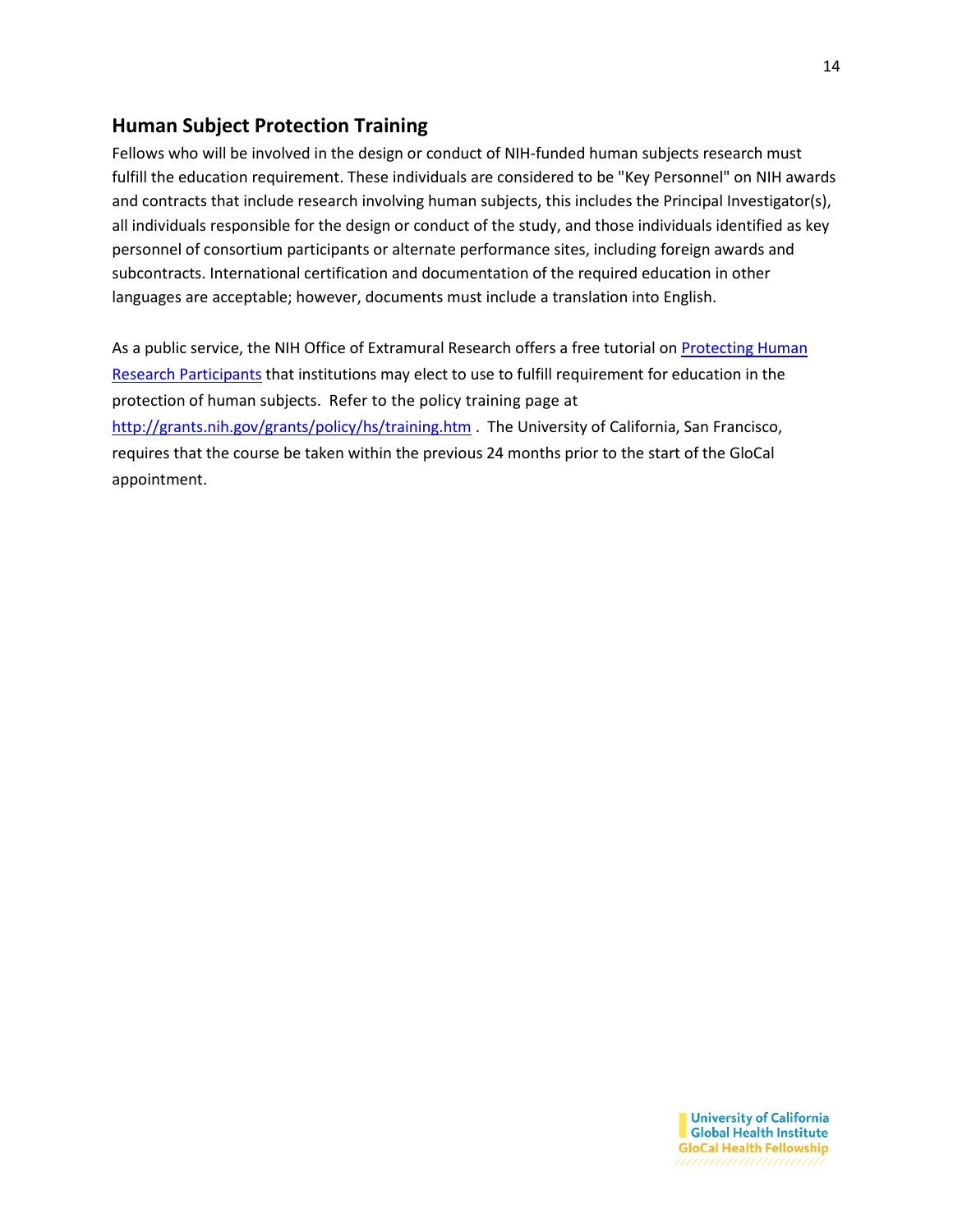# <span id="page-14-0"></span>**GloCal Health Fellowship Expenses Guidelines**

#### **Expense Criteria**

- 1. Funds must be expended during the contracted appointment period of the twelve-month fellowship.
- 2. Any funds not expended during the twelve-month fellowship will be returned to the prime award.
- 3. A fellow's twelve-month contract period is based on his/her award letter and the stated performance period in the subcontract, not the date of the execution of the subcontract.
- 4. GloCal will not be liable for overdrafts. Any overdrafts incurred will be the responsibility of the fellow's respective institution.
- 5. Any special circumstances or changes to a fellow's appointment must be requested in writing and will be reviewed on a case by case basis.

#### **Allowable and Unallowable Costs**

NIH mandates that GloCal funds follow the Uniform Guidance which determine allowable and unallowable expenses on federally funded sponsored research awards as defined in: <https://www.cfo.gov/policies/uniform-guidance/>

Research funds may be used for expenses such as transportation, accommodations, research personnel, translation services, and supplies. Fellows should work with the GloCal Deputy Director and their respective department to identify what is allowable and appropriate to ensure compliance with Cost Accounting Standards (CAS). More details can be found at: [https://grants.nih.gov/grants/policy/nihgps/HTML5/section\\_7/7.9\\_allowability\\_of\\_costs\\_activities.h](https://grants.nih.gov/grants/policy/nihgps/HTML5/section_7/7.9_allowability_of_costs_activities.htm?Highlight=membership) [tm?Highlight=membership](https://grants.nih.gov/grants/policy/nihgps/HTML5/section_7/7.9_allowability_of_costs_activities.htm?Highlight=membership)

Fellows are allowed to use research funds to purchase one laptop/computer for their projects *at the beginning* of their fellowship period; the cost must not exceed \$2,000. Fellows may also use a portion of their research funds to attend global health related conferences (either as a general attendee or invited participant) during their appointment period. However, if the travel from research funds exceeds a 25% threshold (>\$3,750) fellows must have prior approval. Requests should be made to Kimberly Bale, GloCal Deputy Director[, kimberly.bale@ucsf.edu.](mailto:kimberly.bale@ucsf.edu)

Funding for tuition & fees must be used to pay for courses or conference registration fees; rebudgeting of these funds is not allowed. Likewise, the fellow's stipend cannot be rebudgeted. In the case of U.S. predoctoral fellows' funding for health insurance, a maximum of 25% (\$1625) of the total can be rebudgeted into another budget line item.

Note: Any membership dues or fees associated with conferences, societies or annual dues to organizations are unallowable and will not be reimbursed by GloCal funds. Fellows must pay out-ofpocket for these expenses.